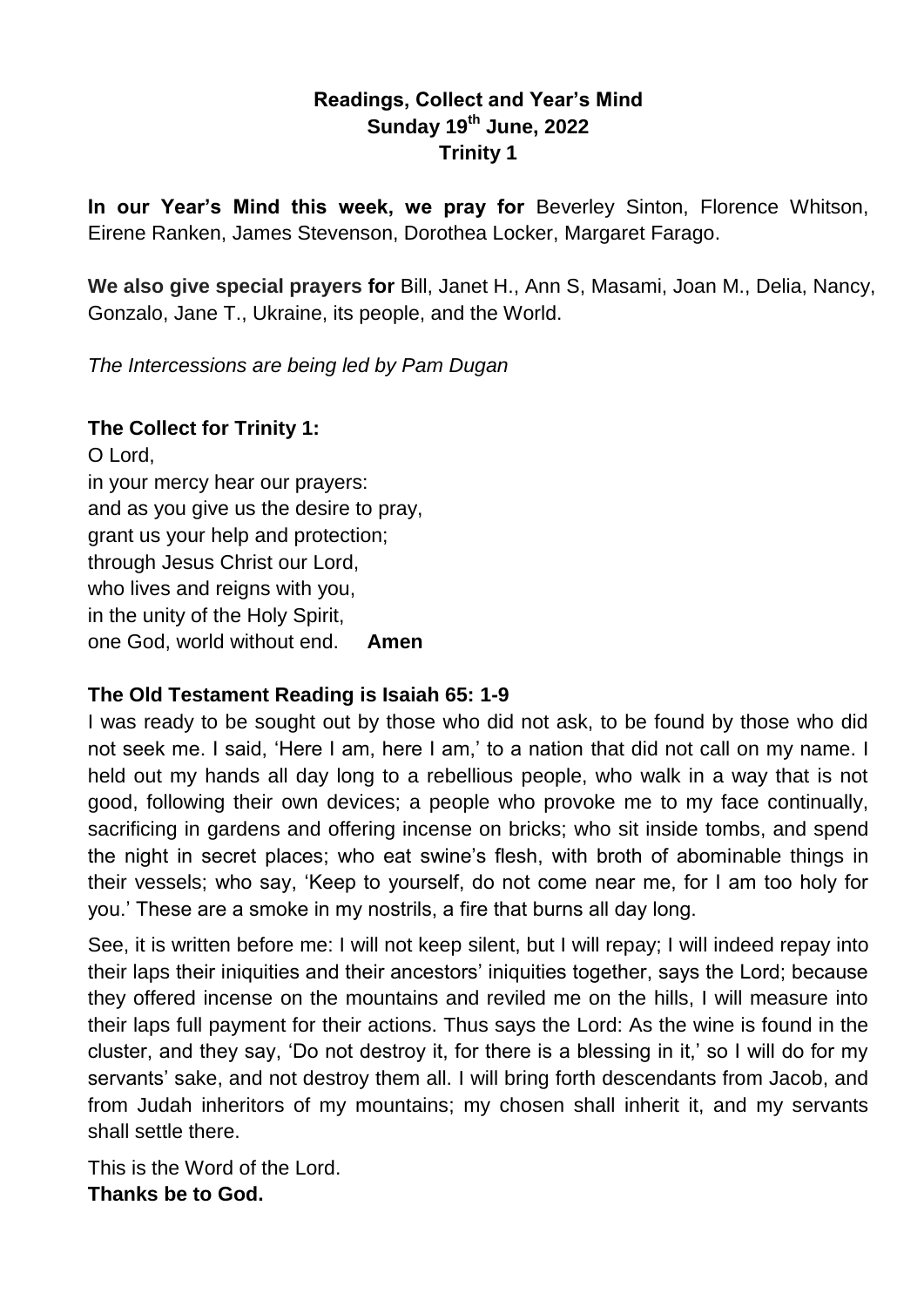#### **Psalm 27: 18-27**

- 18. Be not far away, O, Lord; You are my strength; hasten to help me.
- 19. Save me from the sword, my life from the power of the dog.
- 20. Save me from the lion's mouth, my wretched body from the horns of wild bulls.
- 21. I will declare your name to my people; in the midst of the congregation I will praise you.
- 22. Praise the Lord, you that fear him; stand in awe of him, O offspring of Israel; all you of Jacob's line, give glory.
- 23. For he does not despise nor abhor the poor in their poverty; neither does he hide his face from them; but when they cry to him he hears them.
- 24. My praise is of him in the great assembly; I will perform my vows in the presence of those who worship him.
- 25. The poor shall eat and be satisfied, and those who seek the Lord shall praise him: 'May your heart live for ever!'
- 26. All the ends of the earth shall remember and turn to the Lord, and all the families of the nations shall bow before him.
- 27. For kingship belongs to the Lord; he rules over the nations.

This is the Word of the Lord.

## **Thanks be to God.**

**The New Testament Reading is Galatians 3: 23-29** (Being read by Ian Sutherland) Before faith came, we were imprisoned and guarded under the law until faith would be revealed. Therefore the law was our disciplinarian until Christ came, so that we might be justified by faith. But now that faith has come, we are no longer subject to a disciplinarian, for in Christ Jesus you are all children of God through faith.

As many of you as were baptized into Christ have clothed yourselves with Christ. There is no longer Jew or Greek, there is no longer slave or free, there is no longer male and female; for all of you are one in Christ Jesus. And if you belong to Christ, then you are Abraham's offspring, heirs according to the promise.

This is the Word of the Lord. **Thanks be to God.**

## **The Gospel Reading is Luke 8: 26-39**

# **Glory to Christ our Saviour**

Jesus and his disciples arrived at the country of the Gerasenes, which is opposite Galilee. As he stepped out on land, a man of the city who had demons met him. For a long time he had worn no clothes, and he did not live in a house but in the tombs. When he saw Jesus, he fell down before him and shouted at the top of his voice, 'What have you to do with me, Jesus, Son of the Most High God? I beg you, do not torment me' – for Jesus had commanded the unclean spirit to come out of the man. (For many